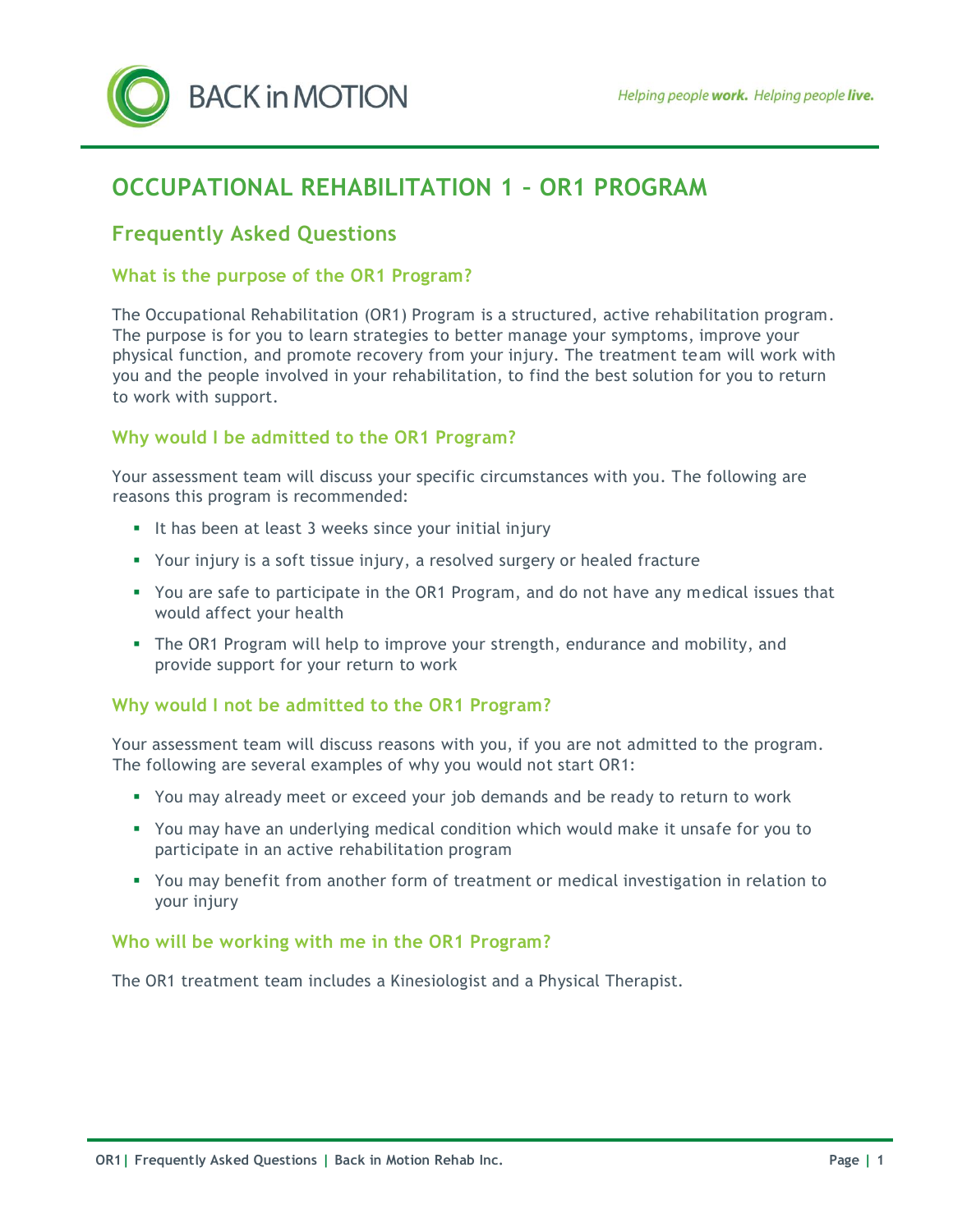**BACK in MOTION** 

# **What will I be doing in the OR1 Program?**

Your OR1 Program will consist of the following:

- General and injury-specific exercises, including stretching, strengthening, balance, and cardiovascular activities
- One-to-one or group education on topics such as return to work, pain and stress management, sleep, pacing, and goal setting
- **Group relaxation sessions**
- Job Site Visit (as needed) to confirm your job demands and to discuss return to work options
- Customized, graduated return to work plan created by you, your Kinesiologist and others involved in your rehabilitation

The treatment team will customize your OR1 Program to address your needs and circumstances, and with you, create strategies and plans to support your return to work.

#### **What are the timeframes for the OR1 Program?**

- **Monday to Friday**
- 4 hours per day
- Start times vary by location; your start time will be confirmed when you begin the Program
- **15-minute coffee break**
- In unique circumstances, and with approval from your Case Manager, there may be some flexibility to this schedule

The Program is a maximum of 6 weeks. On average, you will spend up to 3 weeks at Back in Motion followed by up to 3 weeks at the worksite for the graduated return to work phase of the Program.

In some cases an "OR1 Lite" Program may be recommended for you. This Program will assist you to manage the symptoms of your injuries, and may include use of modalities, education and exercise. The "OR1 Lite" Program is up to 3 weeks in length.

Duration of the program will vary depending on individual needs, and the treatment team will work together with you to find the best plan.

#### **Am I involved in decisions about my OR1 Program?**

Yes, you are involved with decisions in your OR1 Program. You are the expert on the job you will return to, so we will work with you to figure out the best options for your return to work. While there are time frames and return to work expectations set by WorkSafeBC, we will work with you to provide support and alternatives. You are invited to give feedback on the OR1 Program through individual meetings, suggestion boxes, and surveys.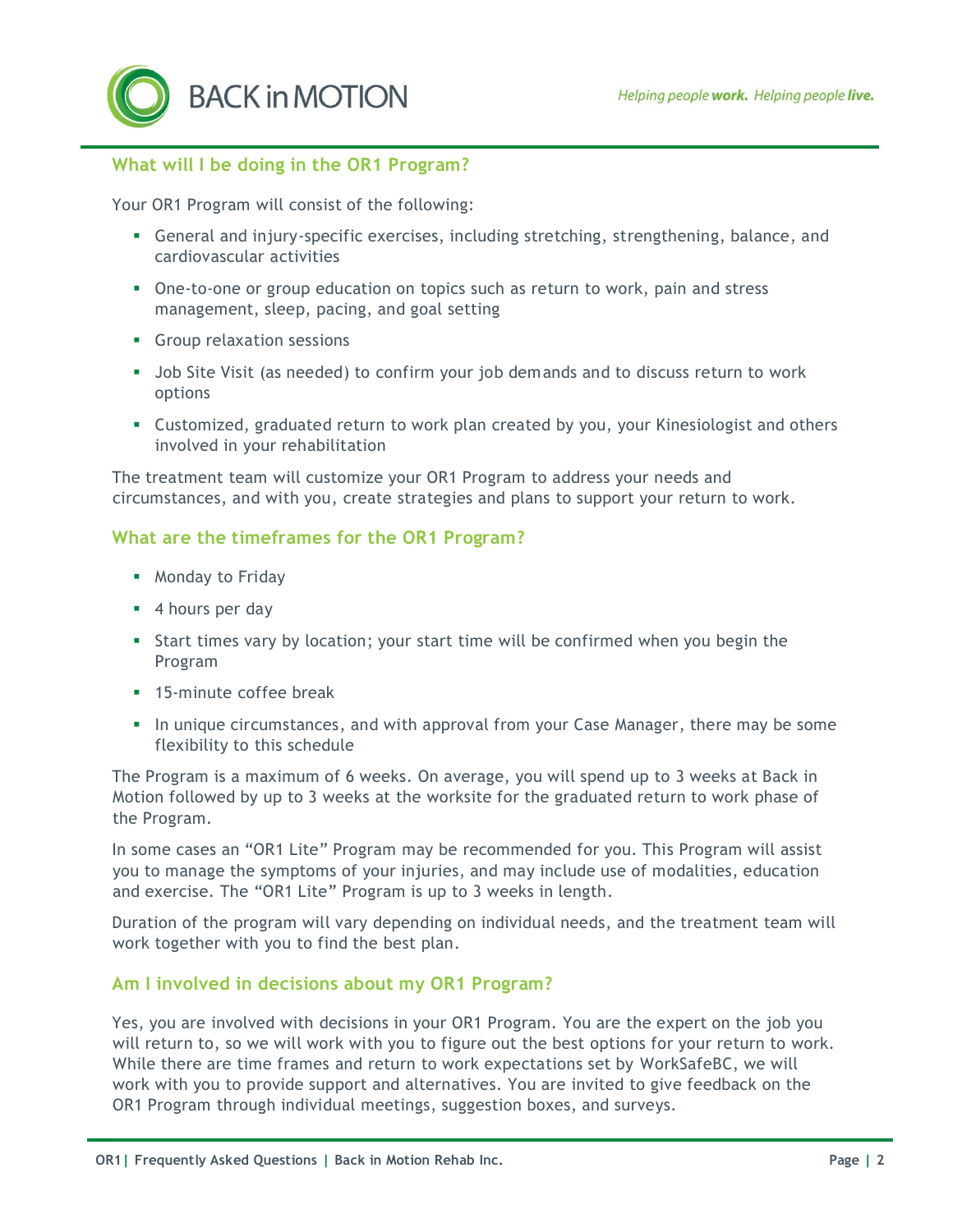**BACK in MOTION** 

# **How does the OR1 Program communicate with my family doctor?**

Your family doctor will receive a copy of all reports from the OR1 Program. After receiving the report, your family doctor will have an opportunity to communicate with us if he/she has any concerns about your participation in the OR1 Program. When necessary, a member of your treatment team will communicate with your family doctor to update them on your progress and ask any questions as needed. If any medical issues (not related to your injury) arise during the Program, a member of your treatment team will contact your family doctor.

# **What if my doctor doesn't think I'm ready to go back to work?**

Any return to work plans developed with you in the OR1 Program will be sent to your family doctor. If there are any changes suggested by your family doctor, we will review that information, and communicate with your doctor to ensure that we are working together. We will provide the support you need to return to work safely and successfully.

# **Will you talk to my employer?**

The Kinesiologist will speak with you regarding your work, and gain your consent to contact your employer. The Kinesiologist will contact your employer to confirm job demands, explore return to work options and available supports at the workplace, and communicate recommendations from the OR1 Program.

# **Who gets a copy of my OR1 Program Reports?**

With your consent, the Intake, Progress, Discharge, and Job Site Visit Reports are sent to your Case Manager and family doctor. The Gradual Return to Work Plan is sent to your Case Manager and family doctor, as well as your employer.

#### **Why do I need to come to the OR1 Program when community physiotherapy was helping me get better?**

The acute phase of recovery is typically in the first 4-6 weeks following an injury. In this phase, community physiotherapy, with treatments such as ultrasound and TENS, is very helpful. However, while these treatments might decrease pain at first, the effects are not long-lasting. It has been shown that after the acute phase, a structured, active, exercise approach such as the OR1 Program is the best way to return to regular activities like work.

#### **At the completion of my OR1 Program, what decisions are made when I am discharged?**

At the end of the OR1 Program, your team will discuss information about your functional abilities as they relate to your job. There are 3 discharge status terms used when reporting back to WorkSafeBC about your ability to return to work:

• Not Fit to Return to Work: You may require further medical tests or intervention prior to a safe return to work.